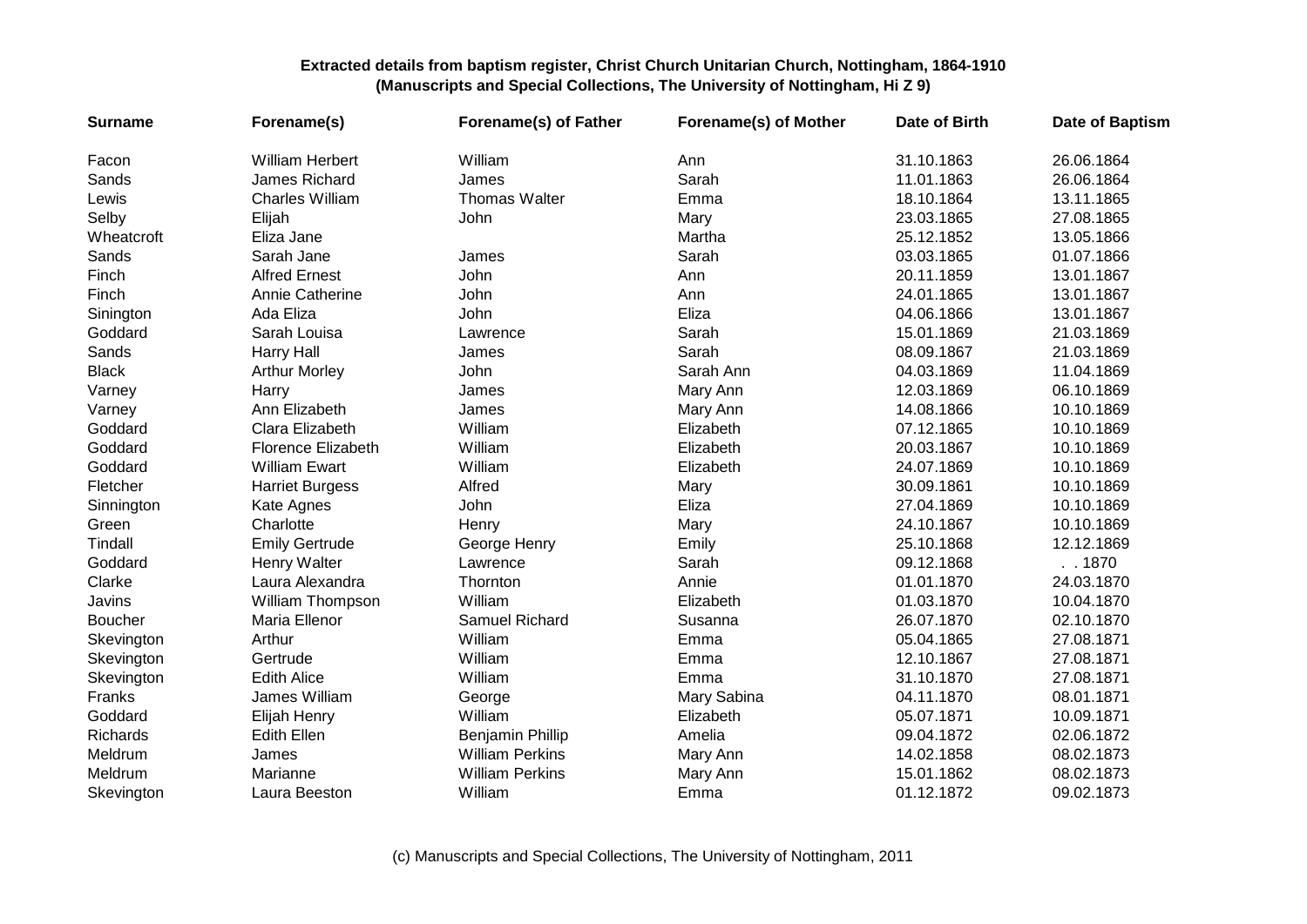| <b>Black</b>      | <b>Herbert Charles</b>   | John                    | Sarah Ann               | 19.08.1872 | 16.02.1873 |
|-------------------|--------------------------|-------------------------|-------------------------|------------|------------|
| Lewis             | <b>Edith Florence</b>    | <b>Thomas Walter</b>    | Emma                    | 17.01.1872 | 16.02.1873 |
| Clarke            | Agnes Emma               | Thornton                | Annie                   | 13.02.1873 | 16.03.1873 |
| Skevington        | James                    | Henry                   | Louisa                  | 04.03.1873 | 20.04.1873 |
| Proctor           | Alice Jane               | Thomas Richmond         | Elizabeth Jane          | 04.12.1869 | 04.08.1873 |
| Proctor           | Annie                    | <b>Thomas Richmond</b>  | Elizabeth Jane          | 10.11.1870 | 04.08.1873 |
| Proctor           | Emma                     | <b>Thomas Richmond</b>  | Elizabeth Jane          | 07.01.1873 | 04.08.1873 |
| Proctor           | Thomas                   | <b>Thomas Richmond</b>  | Elizabeth Jane          | 12.06.1873 | 04.08.1873 |
| Whitham           | Agnes Helen              | <b>Charles Lawrence</b> | <b>Catherine Mary</b>   | 05.09.1873 | 28.09.1873 |
| Facon             | Lawrence Whitham         | William                 | Anne                    | 06.10.1873 | 16.11.1873 |
| <b>Brown</b>      | Sarah Ada                | Joseph                  | Mary Ellen              | 11.12.1873 | 25.01.1874 |
| Sissling          | George Alfred            | William                 | Anne                    | 12.12.1873 | 01.03.1874 |
| Smeeton           | Jane                     | Edmund                  | <b>Alice Mary</b>       | 12.12.1873 | 15.03.1874 |
| Smeeton           | Sarah Emily              | Joseph                  | Emily                   | 04.02.1874 | 15.03.1874 |
| <b>Tattersall</b> | Mary                     |                         |                         | 24.10.1844 | 23.04.1874 |
| Anderson          | Sarah                    |                         |                         | 18.10.1851 | 23.04.1874 |
| Sissling          | Arthur William           | George King             | Harriet                 | 21.08.1874 | 11.10.1874 |
| Franks            | George Thomas            | George                  | Mary Sabina             | 25.05.1874 |            |
| Cumberland        | <b>William Thomas</b>    | William                 | Kate                    | 06.01.1875 | 31.01.1875 |
| Lymn              | <b>Arthur Henry</b>      | George                  | Sarah Ann               | 03.01.1875 | 30.05.1875 |
| Chester           | <b>Frederick William</b> | William                 | Eliza (nee Harper)      | 14.12.1874 | 25.12.1875 |
| Harper            | Gertrude Annie           | James                   | Elizabeth (nee Pearson) | 05.11.1875 | 25.12.1875 |
| Simons            | Emma Hook                | Reuben James            | Emma                    |            | 26.12.1875 |
| <b>Budworth</b>   | <b>Frederick William</b> | Henry                   | Emma                    | 04.12.1875 | 23.01.1876 |
| Chambers          | Mary Elizabeth           | John                    | Mary                    | 08.12.1875 | 23.01.1876 |
| Hurcombe          | Alfred                   | <b>William Mosley</b>   | Elizabeth               | 06.12.1875 | 23.01.1876 |
| Hurcombe          | Edith                    | <b>William Mosley</b>   | Elizabeth               | 26.06.1873 | 23.01.1876 |
| Hurcombe          | Lucy                     | William Mosley          | Elizabeth               | 27.05.1870 | 23.01.1876 |
| Hancock           | Willie Lynall            | James                   | Emma                    | 29.05.1876 | 18.06.1876 |
| Richards          | <b>Charles Theodore</b>  | George                  | Sarah Jane              | 01.06.1875 | 04.06.1876 |
| <b>Baker</b>      | Eliza Ann                | Edward                  | Henrietta               | 02.08.1859 | 07.02.1877 |
| Smeaton           | Jane                     | Edmund                  | Jane                    | 04.06.1862 | 07.02.1877 |
| Smith             | Mary Elizabeth           | William                 | Susannah                | 19.07.1865 | 07.02.1877 |
| Lymn              | Kate                     | Parnum J                | Hannah                  | 31.10.1860 | 07.02.1877 |
| Lymn              | <b>Frances Mary</b>      | Parnum J                | Hannah                  | 27.09.1862 | 07.02.1877 |
| Smith             | Alma                     | Thomas                  | Elizabeth               | 20.01.1855 | 07.02.1877 |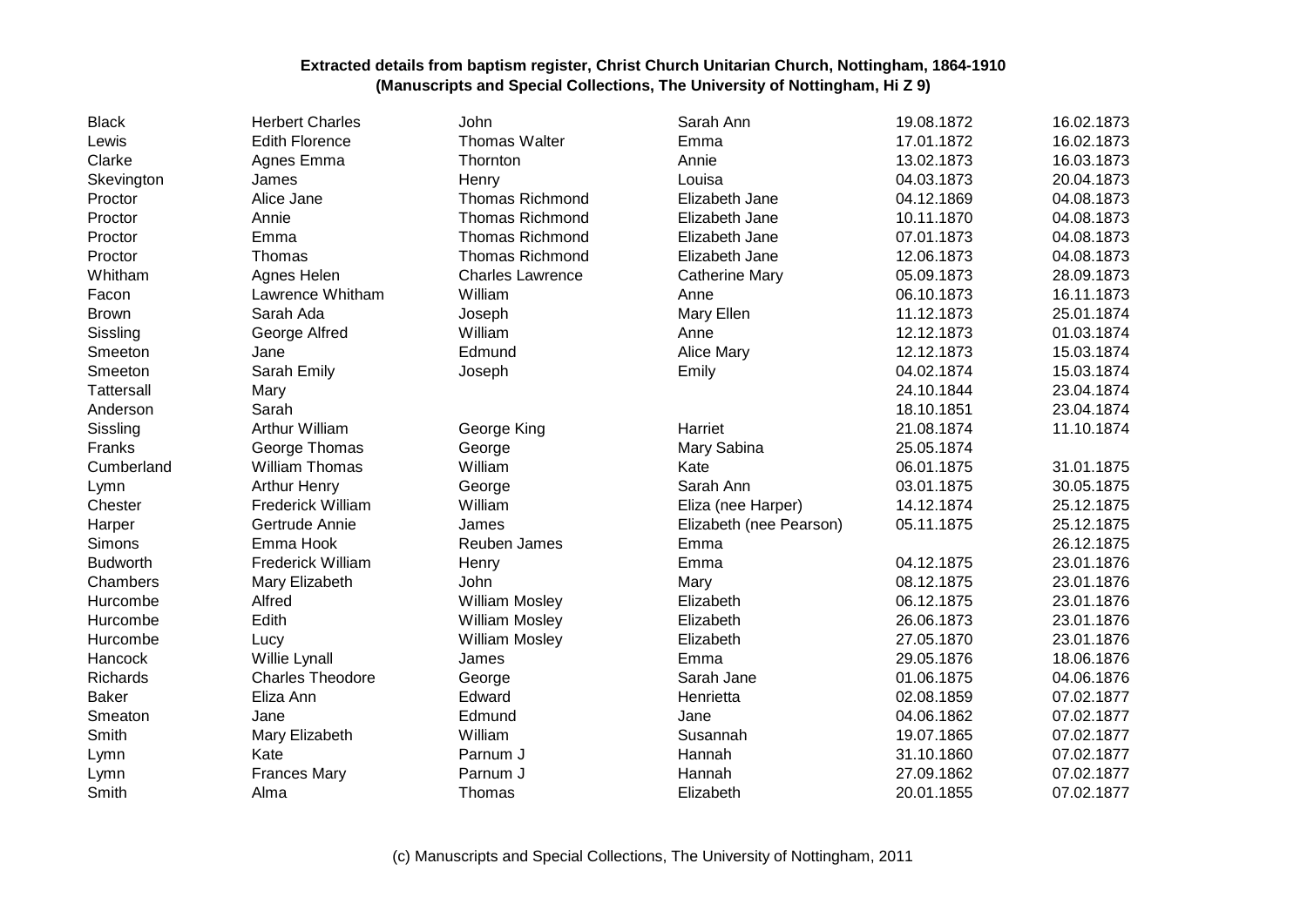| <b>Bailey</b>  | <b>Elizabeth Frances</b>    | James Gilbert                 | Elizabeth  | 26.08.1857 | 07.02.1877 |
|----------------|-----------------------------|-------------------------------|------------|------------|------------|
| <b>Bailey</b>  | <b>Arthur Lewis</b>         | James Gilbert                 | Elizabeth  | 05.07.1859 | 07.02.1877 |
| <b>Bailey</b>  | <b>Charles Henry</b>        | James Gilbert                 | Elizabeth  | 09.09.1861 | 07.02.1877 |
| <b>Bailey</b>  | <b>Maud Mary</b>            | James Gilbert                 | Elizabeth  | 03.08.1863 | 07.02.1877 |
| Litchfield     | Sarah Elizabeth             | <b>Henry Curtis</b>           | Sarah      | 05.01.1862 | 07.02.1877 |
| Litchfield     | <b>Albert Pearson</b>       | <b>Henry Curtis</b>           | Sarah      | 04.09.1863 | 07.02.1877 |
| Litchfield     | <b>Frederick Curtis</b>     | <b>Henry Curtis</b>           | Sarah      | 04.11.1866 | 07.02.1877 |
| Smith          | Susan                       | William                       | Susannah   | 05.09.1870 | 22.04.1877 |
| Chambers       | Gertrude Clara              | <b>Arthur Robert Birchell</b> | Caroline   | 25.03.1876 | 22.04.1877 |
| Hammersley     | William Percy Bowen         | William                       | Emma Jane  | 29.12.1875 | 22.04.1877 |
| Hammersley     | Harold Claude               | William                       | Emma Jane  | 05.02.1877 | 22.04.1877 |
| <b>Burley</b>  | <b>Albert Edwin</b>         | Edwin                         | Ellen      | 28.11.1876 | 12.08.1877 |
| Sissling       | <b>Kate Alice</b>           | William                       | Annie      | 12.04.1875 | 12.08.1877 |
| Hancock        | <b>Eleanor Beatrice</b>     | James                         | Emma       | 07.07.1877 | 12.08.1877 |
| <b>Bennett</b> | Gertrude                    | Thomas                        | Elizabeth  | 29.10.1877 | 27.01.1878 |
| Holt           | Charlotte Amelia            | James                         | Harriet    | 01.01.1878 | 24.02.1878 |
| Chambers       | <b>Constance Cumberland</b> | John                          | Mary       | 19.08.1878 | 15.09.1878 |
| Sissling       | George Ernest               | George K                      | Harriet    | 12.05.1876 | 06.10.1878 |
| Sissling       | Lawrence                    | George K                      | Harriet    | 05.09.1878 | 06.10.1878 |
| <b>Brown</b>   | <b>Charles Edmund</b>       | Joseph                        | Mary Ellen | 03.03.1875 | 06.10.1878 |
| <b>Brown</b>   | John                        | Joseph                        | Mary Ellen | 21.11.1876 | 06.10.1878 |
| <b>Brown</b>   | Elizabeth Ellen             | Joseph                        | Mary Ellen | 18.07.1878 | 06.10.1878 |
| Cumberland     | Harry Robert                | William                       | Kate       | 14.09.1878 | 06.10.1878 |
| Proctor        | William Henry               | William                       | Priscilla  | 03.10.1878 | 03.11.1878 |
| <b>Burley</b>  | <b>Charles William</b>      | Edwin                         | Ellen      | 03.08.1878 | 03.12.1878 |
| Colton         | Arthur                      | Arthur                        | Kate       | 12.11.1879 | 04.01.1880 |
| Cumberland     | Kate                        | William                       | Kate       | 05.12.1879 | 18.01.1880 |
| Hancock        | <b>William Henry</b>        | James                         | Emma       | 01.01.1881 | 30.01.1881 |
| Sissling       | Alberta Elizabeth           | George King                   | Harriet    | 20.06.1880 | 29.05.1881 |
| <b>Burley</b>  | <b>Edith Annie</b>          | Edwin                         | Ellen      | 20.01.1881 | 29.05.1881 |
| Dyer           | Gertrude Louise             | Henry                         | Sarah Anne | 09.09.1880 | 12.06.1881 |
| Chambers       | John William                | John                          | Mary       | 19.06.1881 | 10.07.1881 |
| Hoe            | <b>Thomas Edward</b>        | Mark Philip                   | Mary Anne  | 01.11.1881 | 01.01.1882 |
| Proctor        | Florence                    | William                       | Priscilla  | 01.03.1882 | 09.04.1882 |
| Hancox         | Mark Edwin                  | James                         |            | 18.02.1884 | 09.03.1884 |
| <b>Binch</b>   | George Eli                  | Samuel                        | Caroline   | 20.12.1883 | 13.04.1884 |